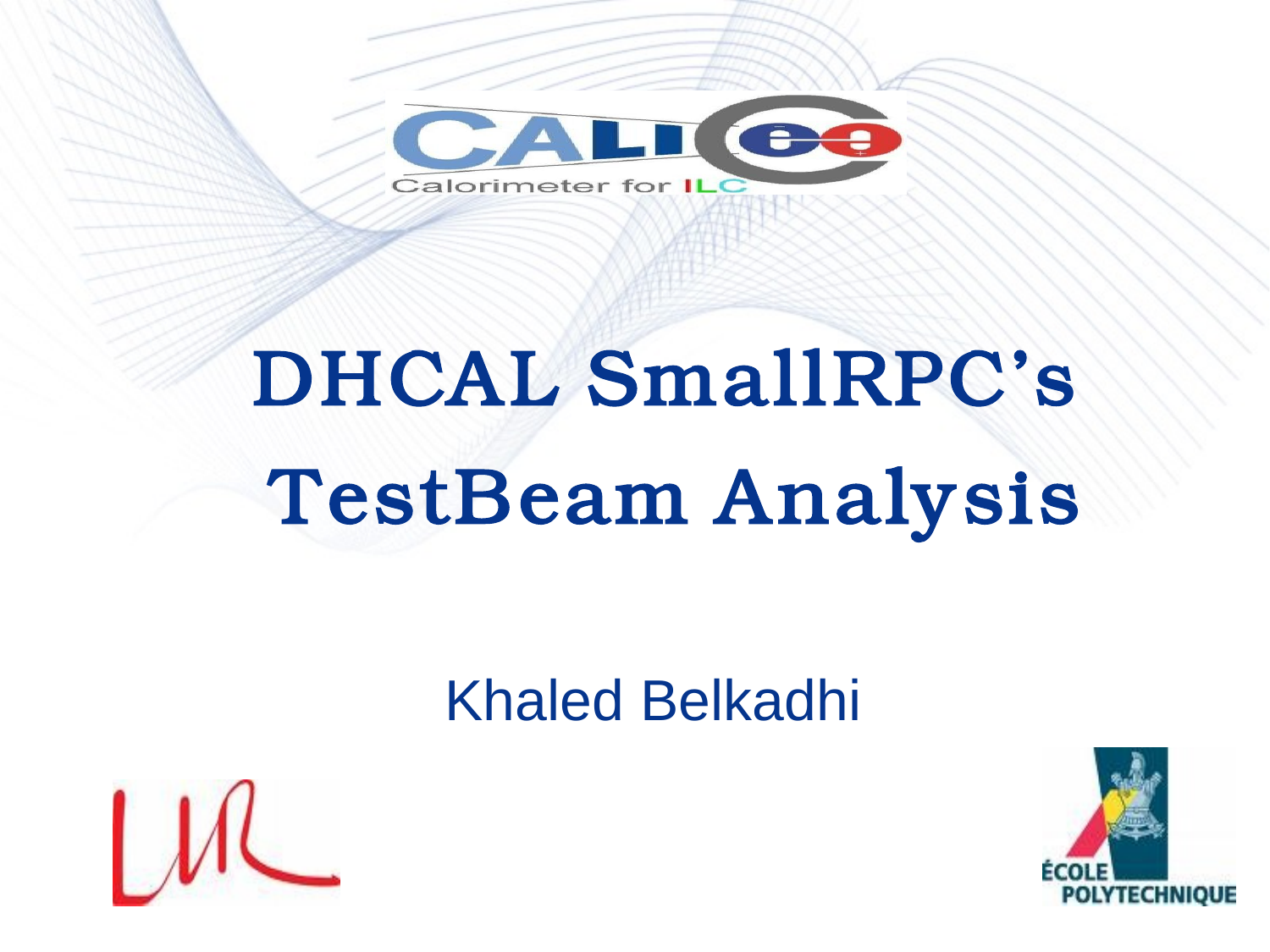General Introduction

Data Quality Checks

**Conclusion** 

## **Outline**

• General Introduction • Data Quality Checks –Uniformity –Stability –Systematic effects • Conclusion + to do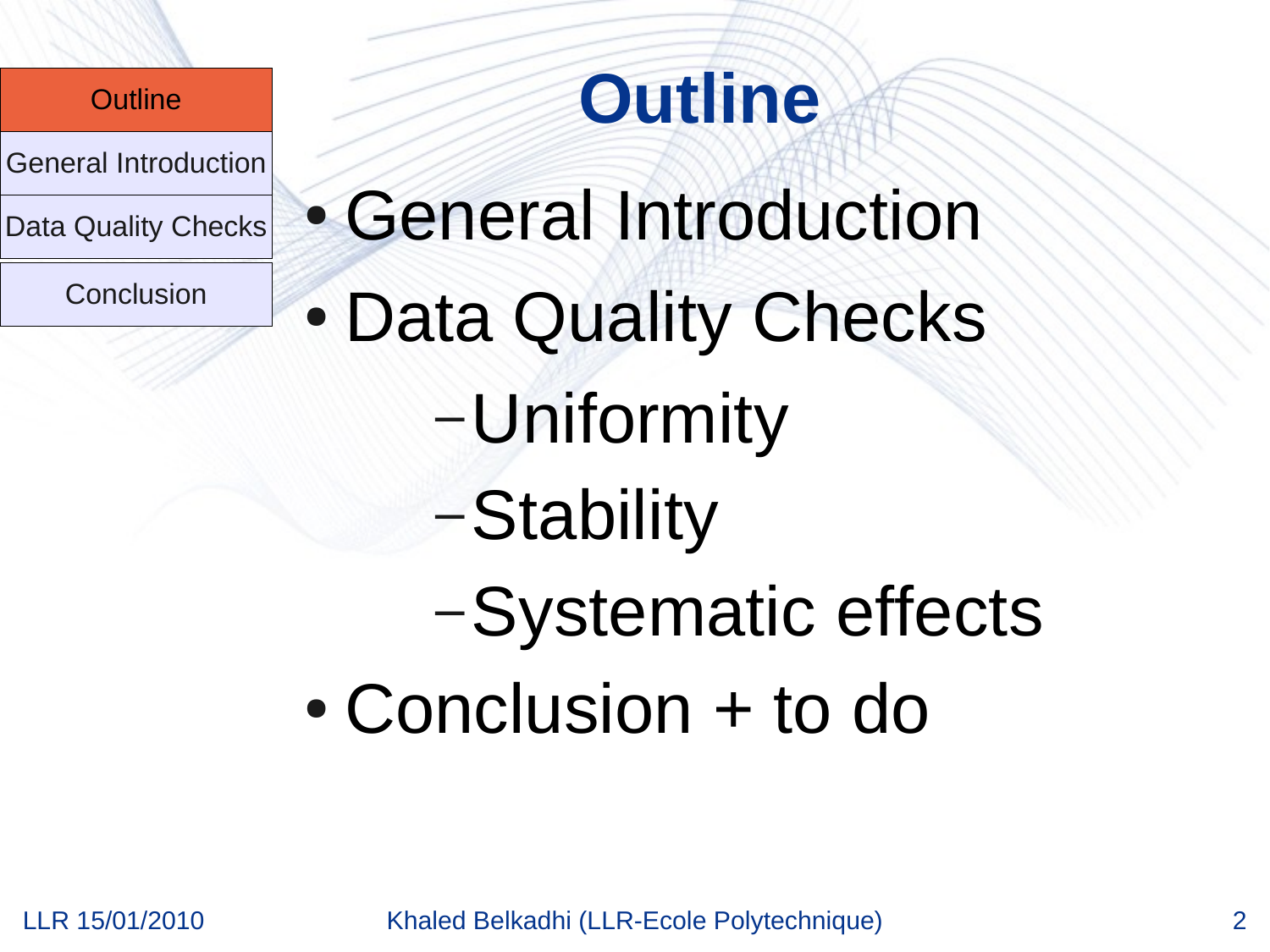General Introduction

Data Quality Checks

Conclusion

- Why DHCAL: high granularity, robust and cheap
- Key point  $=$ Efficiency and multiplicity study



- miniDHCAL: 4/5/6 RPC
- RPC: 4 Asics
- Asic: 64 Channels
- 2 Scintillators: Trigger
	- --> Read recorded events





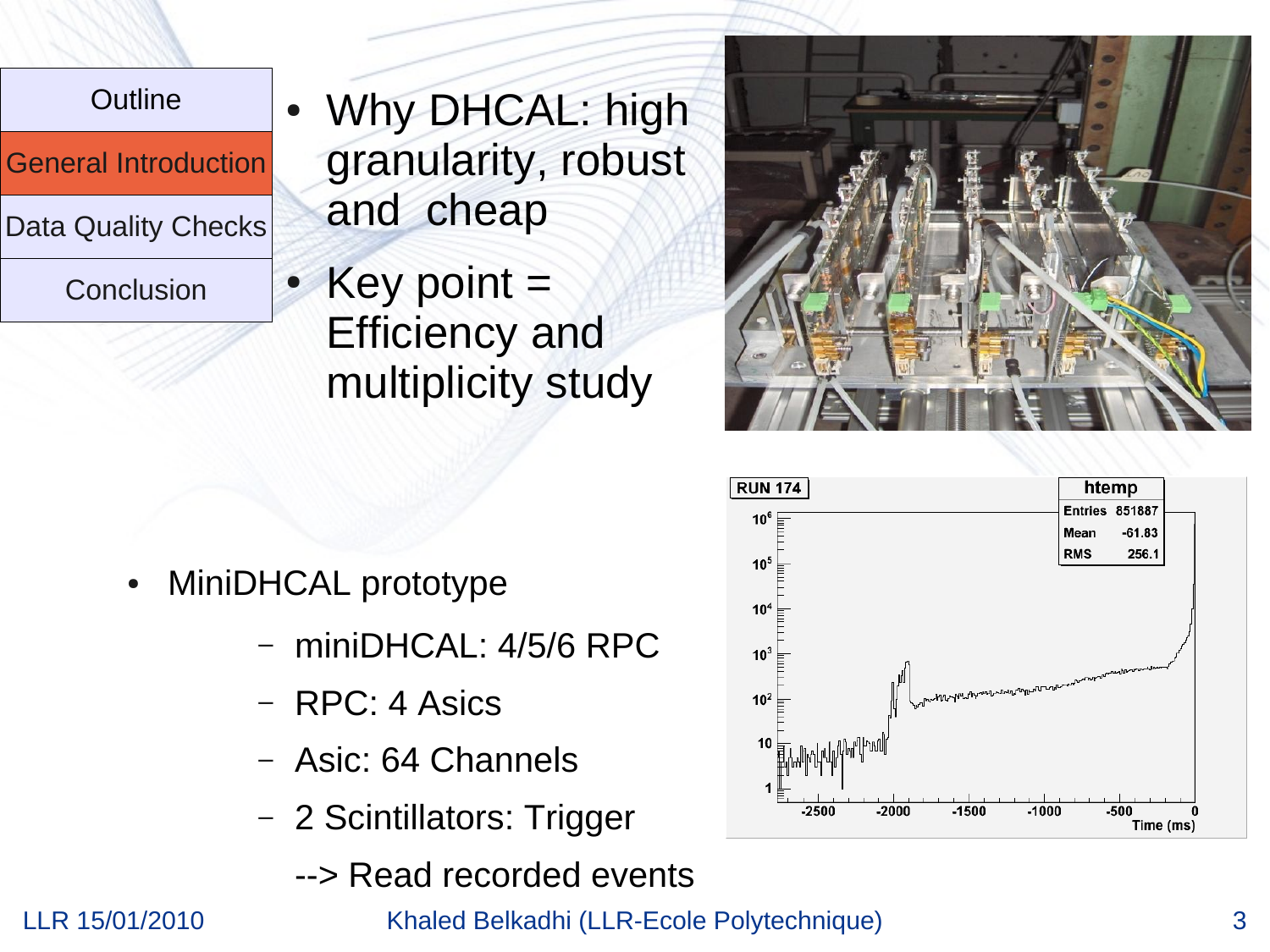

General Introduction

Data Quality Checks

**Conclusion** 

Efficiency = Probability to find a track reconstructed on 3 layers in the 4th layer

– Method = Look for aligned hits in 3 layers (« telescope ») to study the  $4<sup>th</sup>$ 

– Multiplicity = number of hits in each layer

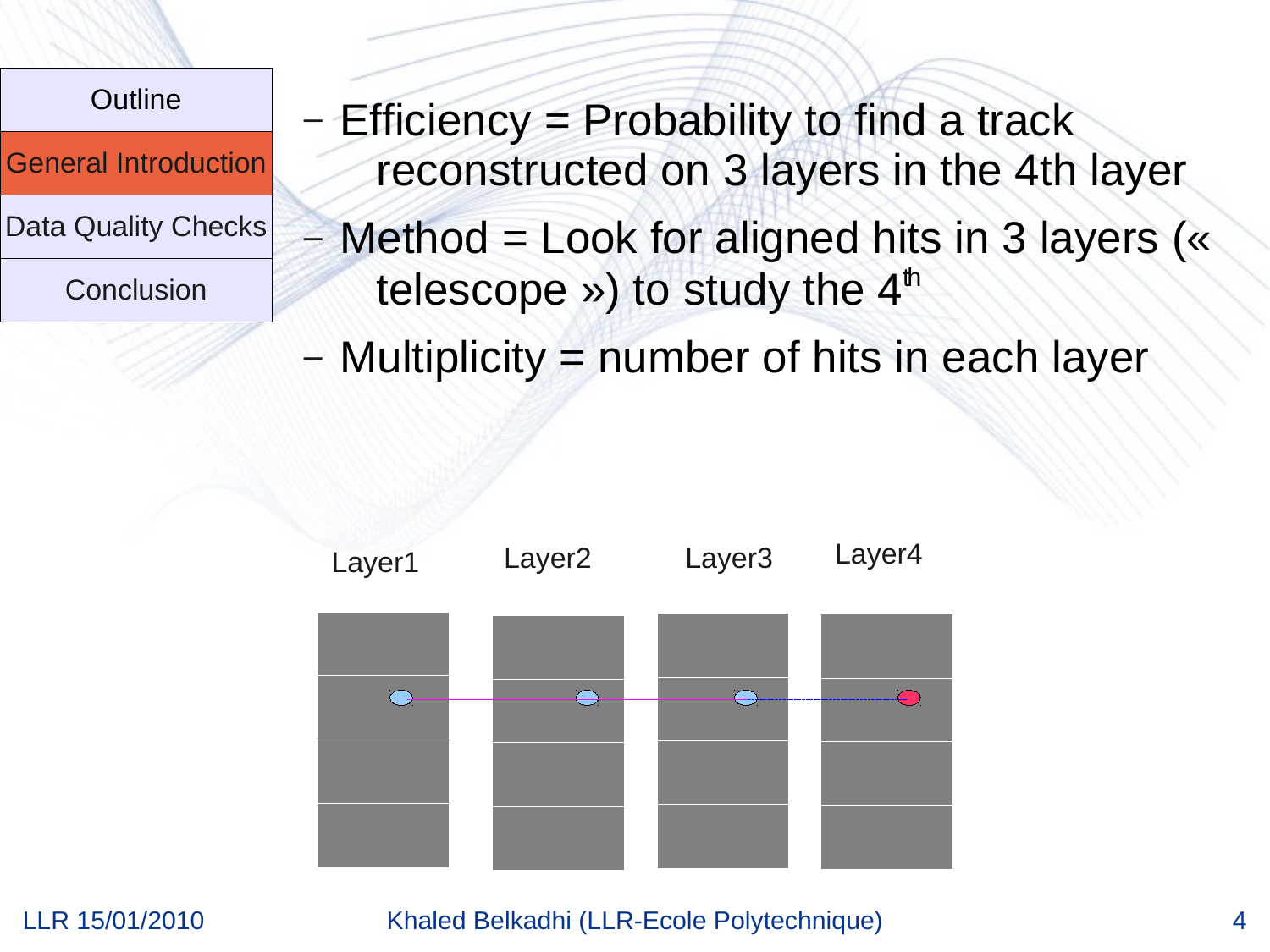General Introduction

Data Quality Checks

Conclusion

### **Beam Tests**

- July/August 2008: 4 Russian RPC's ; PS beam  $@$  CERN  $\rightarrow$  Data quality checks (all 30 good runs)
- November 2008: 4 Russian RPC's 1 Multigap RPC ; PS beam @ CERN
- June/July 2009: 4 Russian RPC's 1 Chinese RPC 1 m² RPC ; PS beam @ CERN
- August 2009: 4 Russian RPC's 2 Chinese RPC 1 m² RPC ; SPS beam @ CERN
- $-$  Totally  $\sim$  1000 good runs,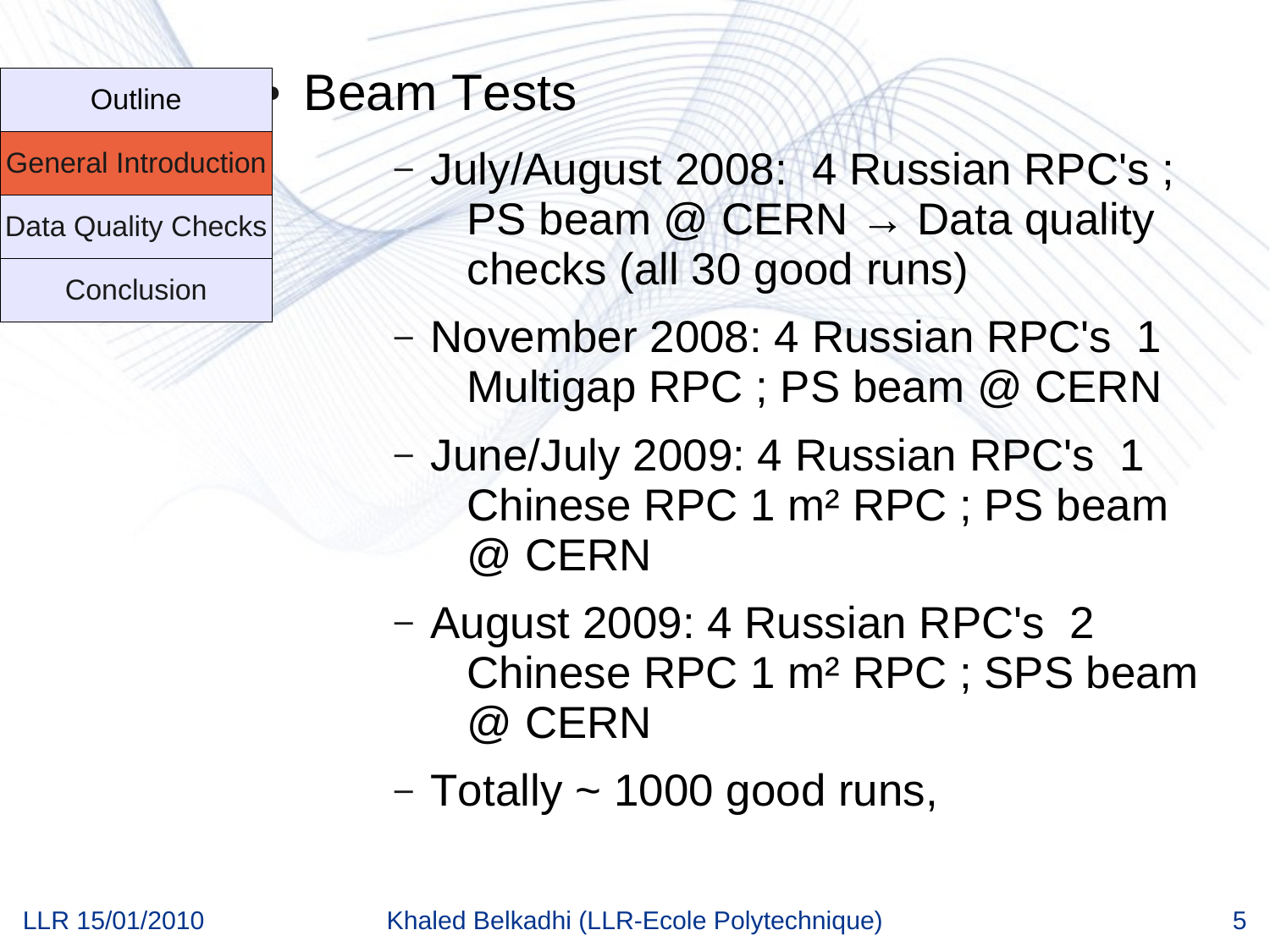General Introduction

Data Quality Checks

**Conclusion** 

## • Detector Uniformity: – With HV=7.4 kV RUN 102

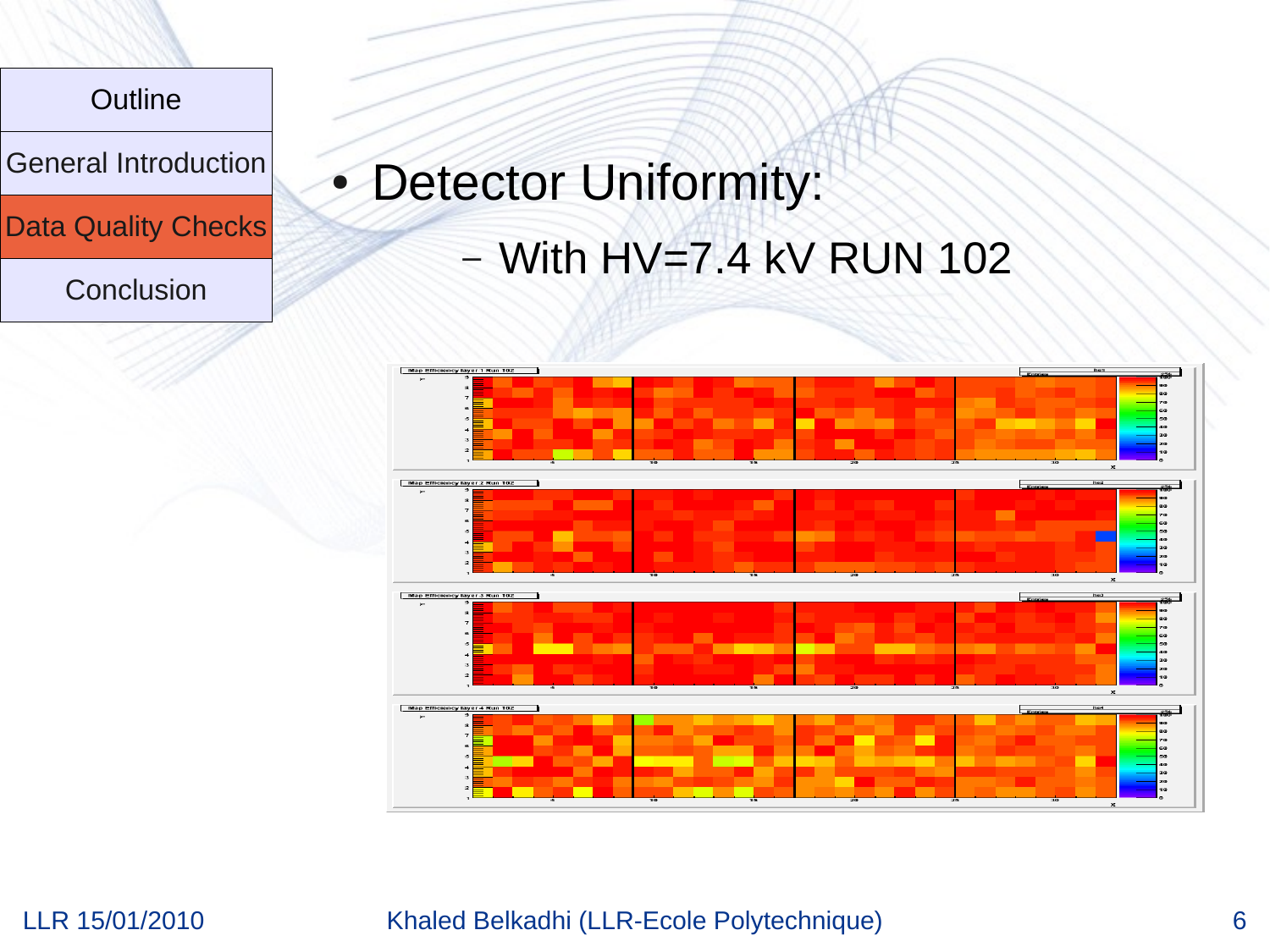General Introduction

Data Quality Checks

**Conclusion** 

### • Stability of Efficiency in time

- 3 categories of cells:
	- Efficient cells: Eff > 65%
	- $\bullet$  Medium cells: 20%  $\lt$  Eff  $\lt$  65%

**RUN Numbe** 

**DUN Numbe** 

 $\cdot$  Dead cells: Eff < 20%

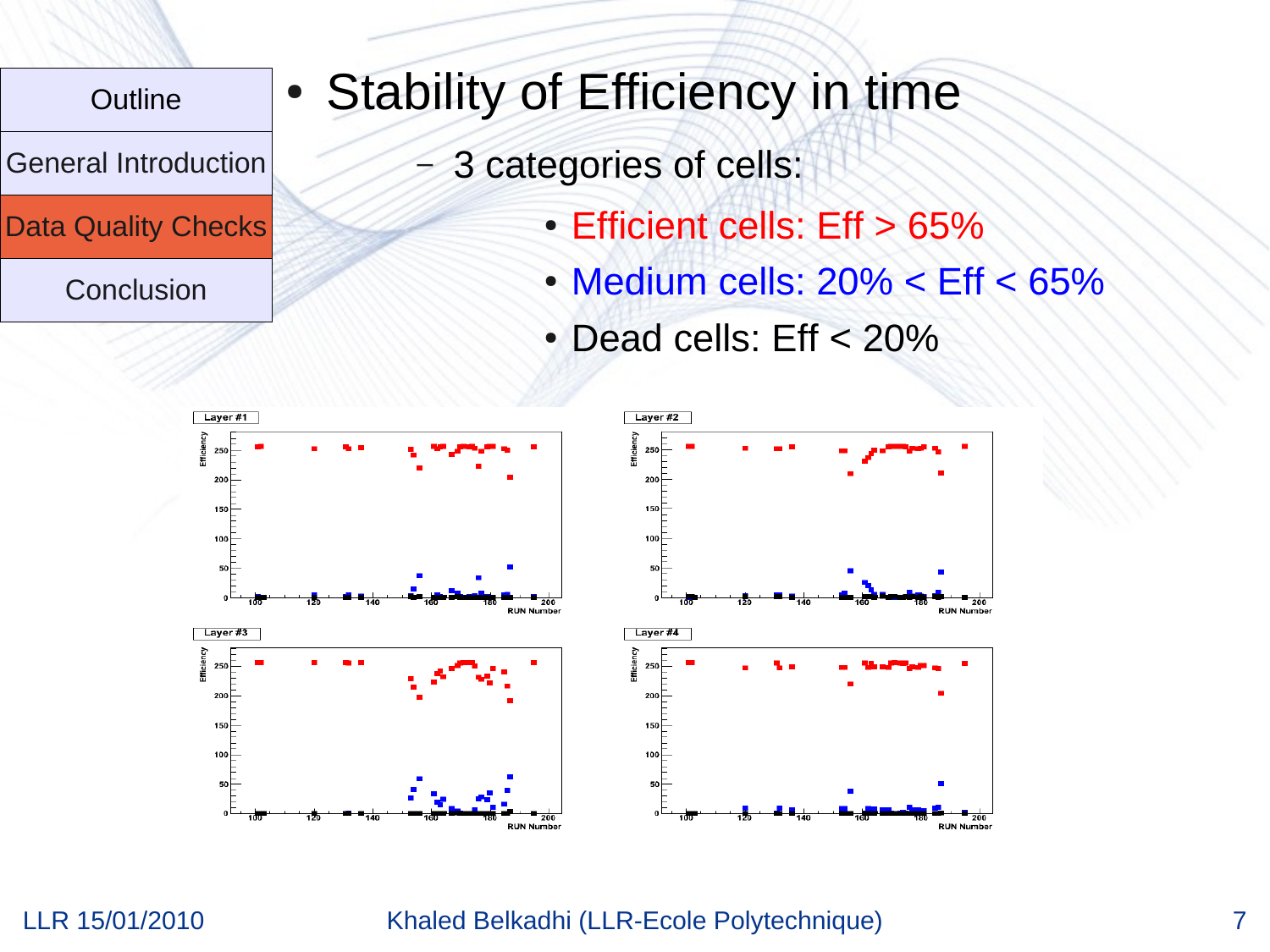

General Introduction

Data Quality Checks

**Conclusion** 

### • Efficciency vs HV



RUN 156 HV=6.8 kV





RUN 186 HV=7 kV RUN 195 HV=7.4 kV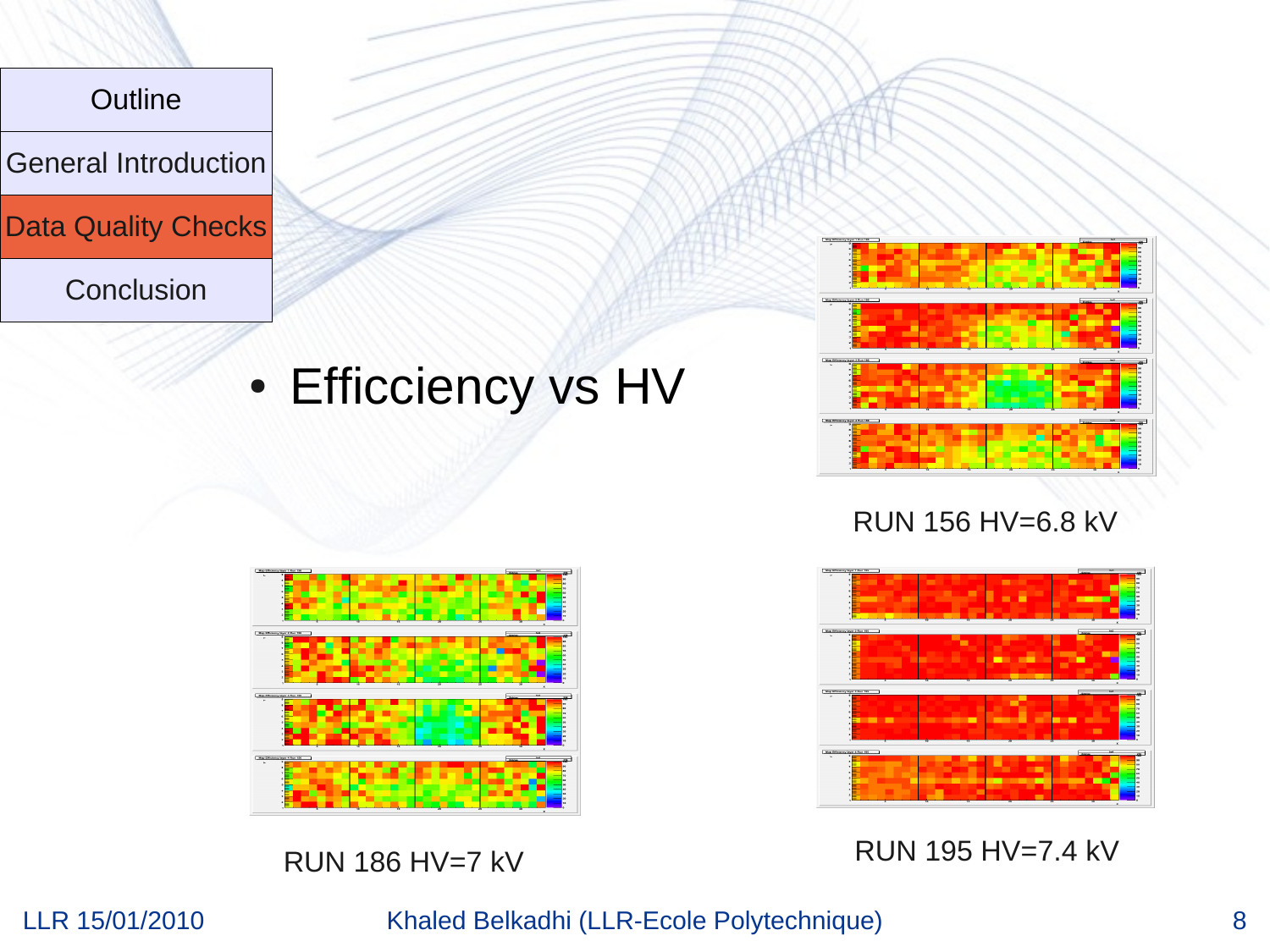

#### LLR 15/01/2010 Khaled Belkadhi (LLR-Ecole Polytechnique) 9

200

 $\frac{200}{200}$ 

**RUN Number** 

**RUN Number** 

160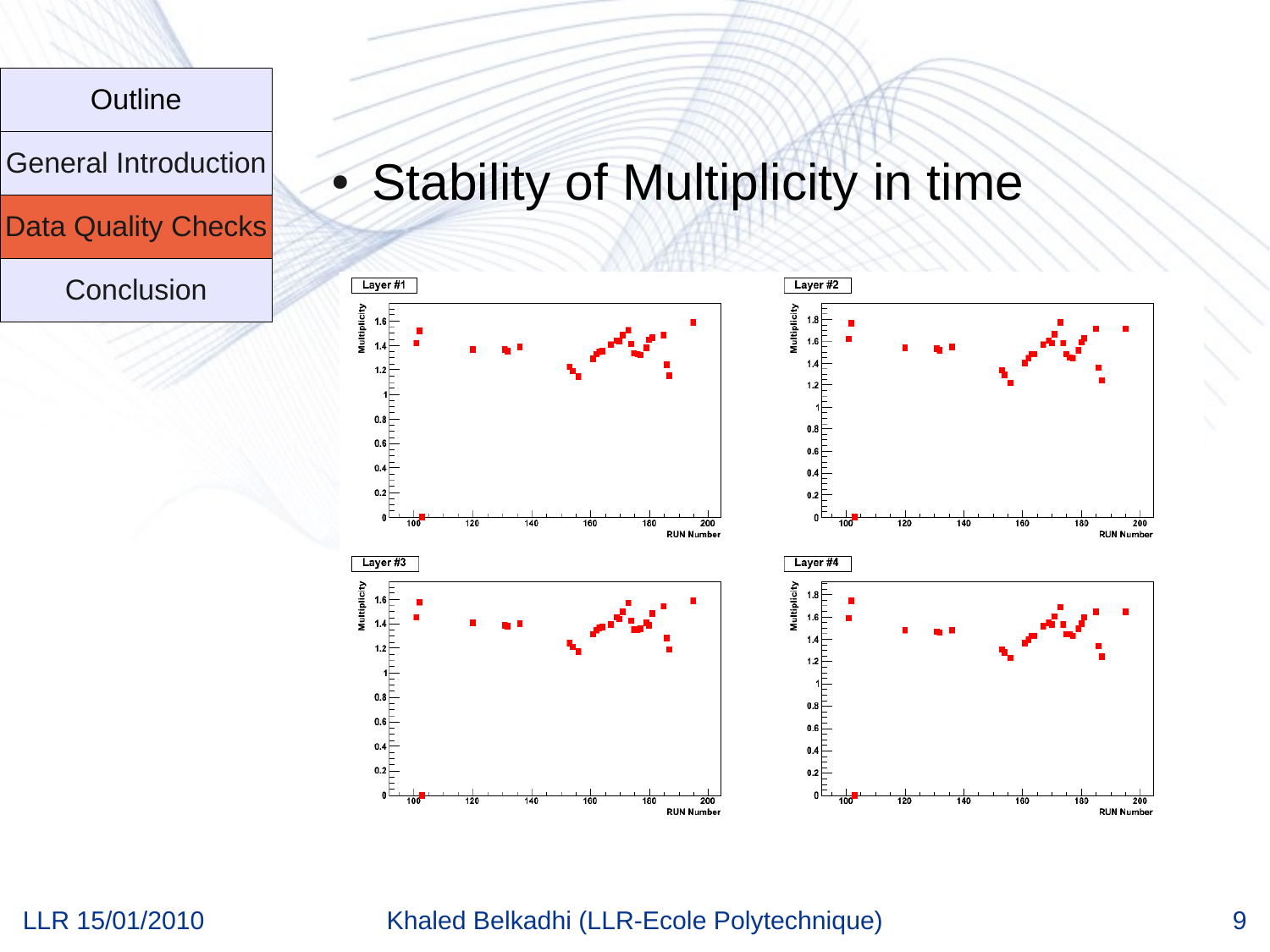General Introduction

Data Quality Checks

**Conclusion** 

### • Systematical effects:

– Fish line between the two plates



Efficiency map RUN 101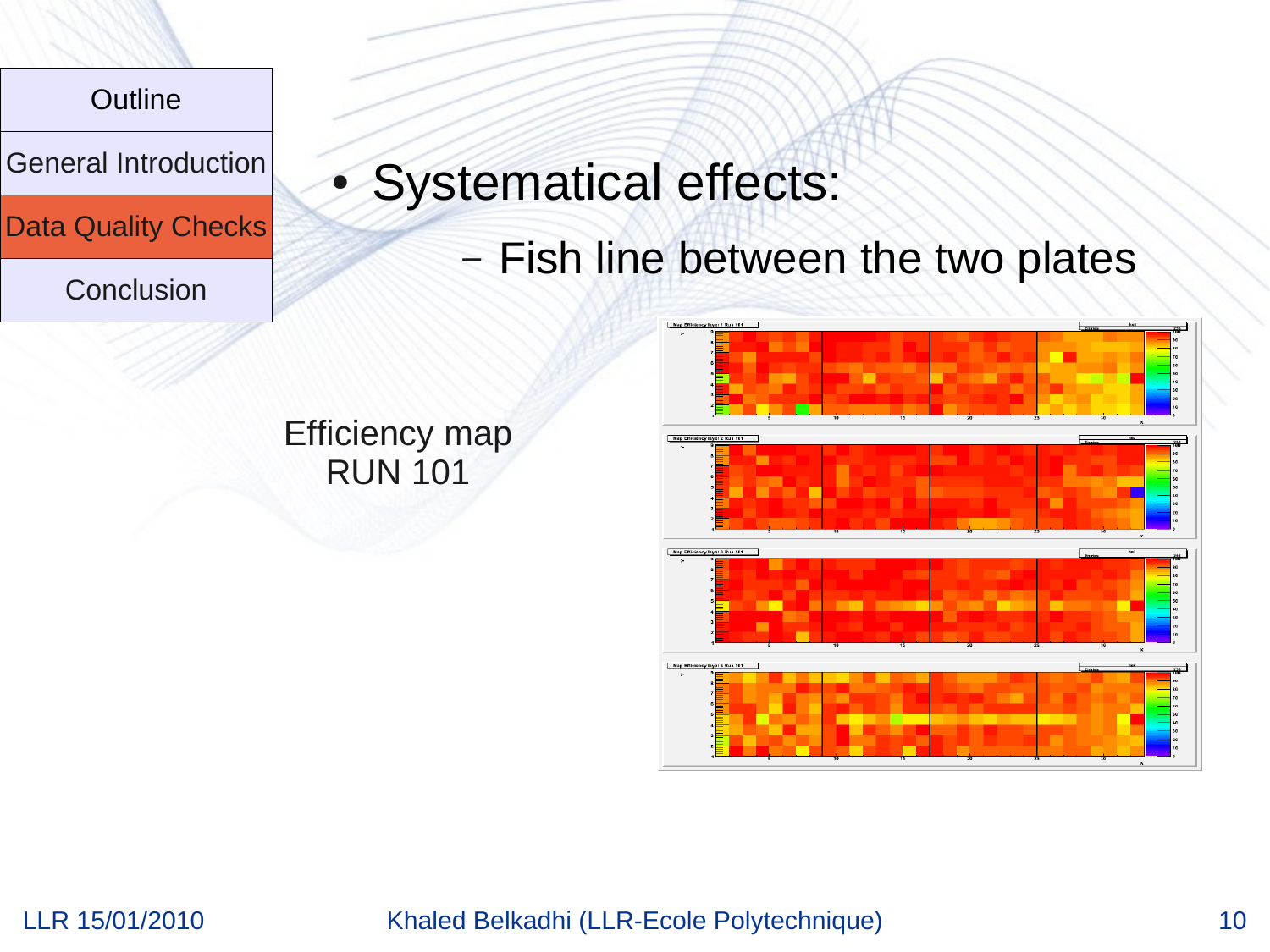